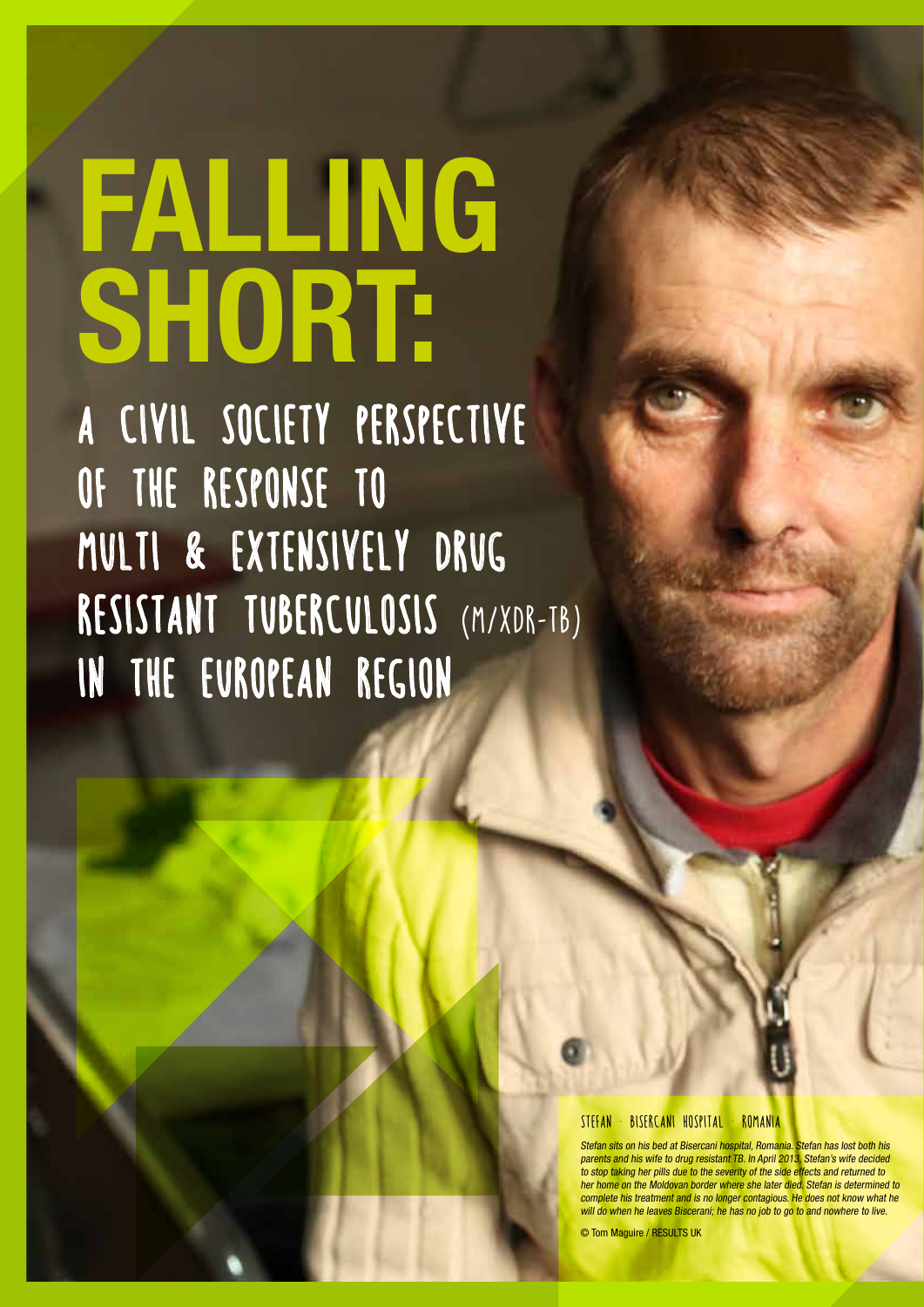# ACRONYMS

| <b>ACSM</b>        | Advocacy, Communication and Social       |  |
|--------------------|------------------------------------------|--|
|                    | Mobilisation                             |  |
| <b>AIDS</b>        | Acquired Immune Deficiency Syndrome      |  |
| <b>CCM</b>         | <b>Country Coordinating Mechanism</b>    |  |
| <b>CSS</b>         | <b>Community Systems Strengthening</b>   |  |
| <b>EECA</b>        | Eastern Europe and Central Asia          |  |
| EU                 | European Union                           |  |
| <b>Global Fund</b> | The Global Fund to Fight AIDS,           |  |
|                    | Tuberculosis and Malaria                 |  |
| нıv                | Human Immunodeficiency Virus             |  |
| KAP                | Knowledge, Attitude and Practice Studies |  |
|                    |                                          |  |

Tuberculosis (TB) is one of the deadliest communicable diseases worldwide, killing 1.3 million people each year.<sup>1</sup> Additionally, drug-resistant strains of TB that are both difficult and more expensive to treat are increasingly prevalent. Drug resistant strains of TB are not unique to developing countries. Rising rates of multi and extensively drug-resistant TB (M/XDR-TB) are a real public health threat across the 53 countries that make up the World Health Organisation (WHO) European Region, and are a threat that can no longer be ignored.

| MAP           | Consolidated Action Plan to Prevent and<br>Combat M/XDR-TB 2011-2015 |  |
|---------------|----------------------------------------------------------------------|--|
| <b>MDR-TB</b> | Multi Drug-Resistant Tuberculosis                                    |  |
| NFM           | New Funding Model                                                    |  |
| NTP           | National Tuberculosis Programme                                      |  |
| PWID          | People Who Inject Drugs                                              |  |
| <b>RCC-TB</b> | Regional Collaborative Committee on                                  |  |
|               | Tuberculosis                                                         |  |
| TAG           | <b>Technical Advisory Group</b>                                      |  |
| тв            | Tuberculosis                                                         |  |
| WHO           | World Health Organisation                                            |  |
| XDR-TB        | Extensively Drug-Resistant Tuberculosis                              |  |

# BACKGROUND

Multidrug-resistant tuberculosis (MDR-TB) is a form of TB that does not respond to at least isoniazid and rifampicin, the two most powerful anti-TB drugs. In 2010, only 48% of MDR-TB patients were cured or successfully completed their treatment.<sup>7</sup>

The problem of M/XDR-TB persists throughout the entirety of the WHO European Region (hereafter referred to as the European Region) but the impact of the disease is most substantial in Eastern Europe and Central Asia (EECA). 2 <sup>3</sup> Over two decades ago, the economic collapse that accompanied the fall of the Soviet Union laid the foundations for the TB epidemic to thrive in EECA. Unemployment and poverty sky-rocketed, and state TB health and social services collapsed, setting back decades of progress towards the elimination of TB and fostering the creation of huge increases in drug-resistance due to interrupted and poor treatment.

At present in the European Region there remain an estimated 360,000 people newly diagnosed with TB every year, 40,000 of whom die from the disease. 4 Additionally, the Region has one of the highest burdens of multidrug-resistant TB (MDR-TB) in the world. **Despite representing only 13 percent of the world's population, the Region makes up a quarter of the global MDR-TB burden** – an estimated 74,000 MDR-TB cases each year. **Fifteen of the twenty-seven WHO high MDR-TB burden countries are situated in EECA.**  Moreover, the European Region has **lower cure rates than any other WHO**  region.<sup>5</sup> Most alarmingly, the European Union's (EU) cure rate is lower than the one of the "wider" WHO European Region, with only 33 percent of M/ XDR-TB cases successfully treated. <sup>6</sup> **This means that two-thirds of all individuals who get M/XDR-TB in the EU are not cured.** 

Regional Collaborative Committee on TB © Andrei Dadu **WHO** 

Extensively drug-resistant tuberculosis (XDR-TB) is resistant to isoniazid and rifampicin, to any of the fluoroquinolone drugs and to at least one of the three injectable second-line drugs (amikacin, capreomycin or kanamycin). 8

#### 1 WHO (2013) Global Tuberculosis Report 2013, Geneva: World Health Organisation

- 2 WHO European Region countries: Albania; Andorra; Armenia; Austria; Azerbaijan; Belarus; Belgium; Bosnia and Herzegovina; Bulgaria; Croatia; Cyprus; Czech Republic; Denmark; Estonia; Finland; France; Georgia; Germany; Greece; Hungary; Iceland; Ireland; Israel; Italy; Kazakhstan; Kyrgyzstan; Latvia; Lithuania; Luxembourg; Malta; Monaco; Montenegro; Netherlands; Norway; Poland; Portugal; Republic of Moldova; Romania; Russian Federation; San Marino; Serbia; Slovakia; Slovenia; Spain; Sweden; Switzerland; Tajikistan; The former Yugoslav Republic of Macedonia; Turkey; Turkmenistan; Ukraine; United Kingdom of Great Britain and Northern Ireland; Uzbekistan.
- 3 In this report, we focus on the following EECA countries due to their high burden of TB : Bulgaria, Estonia, Latvia, Lithua nia, Romania (EU member states); Armenia, Azerbaijan, Belarus, Georgia, Moldova, Ukraine (Eastern Partnership Countries); Kazakhstan, Kyrgyzstan, Tajikistan, Turkmenistan, Uzbekistan (Central Asian Countries; the Russian Federation.
- 4 WHO (2013) Global Tuberculosis Report 2013, Geneva: World Health Organisation 5 http://apps.who.int/gho/data/view.main.57196?lang=en
- 

- 6 ECDC (2014) TB Surveillance Report, Stockholm: European Centre for Diseases Prevention and Control
- 7 WHO (2013) Global Tuberculosis Report 2013, Geneva: World Health Organisation
- 8 Fluoroquinolones are a broad spectrum of antibiotics that have become indispensable in the treatment of DR-TB. They include the following, in order of potency: moxifloxacin, gatilfloxacin, levofloxacin, ofloxacin, and ciprofloxacin.

This position paper was written by Bruce Warwick RESULTS UK Fanny Voitzwinkler Global Health Advocates France

The qualitative research was done by Nonna Turusbekova TBC Consult

**We would like to thank all external partners for further editing and comments, including the WHO Europe office, the Stop TB Partnership, the Global Fund to fight AIDS, TB and Malaria.**









MDR-TB

XDR-TB

#### Michaela · Bisercani hospital · Romania

Michaela was diagnosed with MDR-TB in July 2013, shortly after giving birth to her second son and is now 7 months into her 2 year long treatment for MDR-TB. Without financial support from the government for childcare, Michaela has had to reply on friends in Moldova to look after her children while her husband looks for work in London.

© Tom Maguire / RESULTS UK

# ACKNOWL

1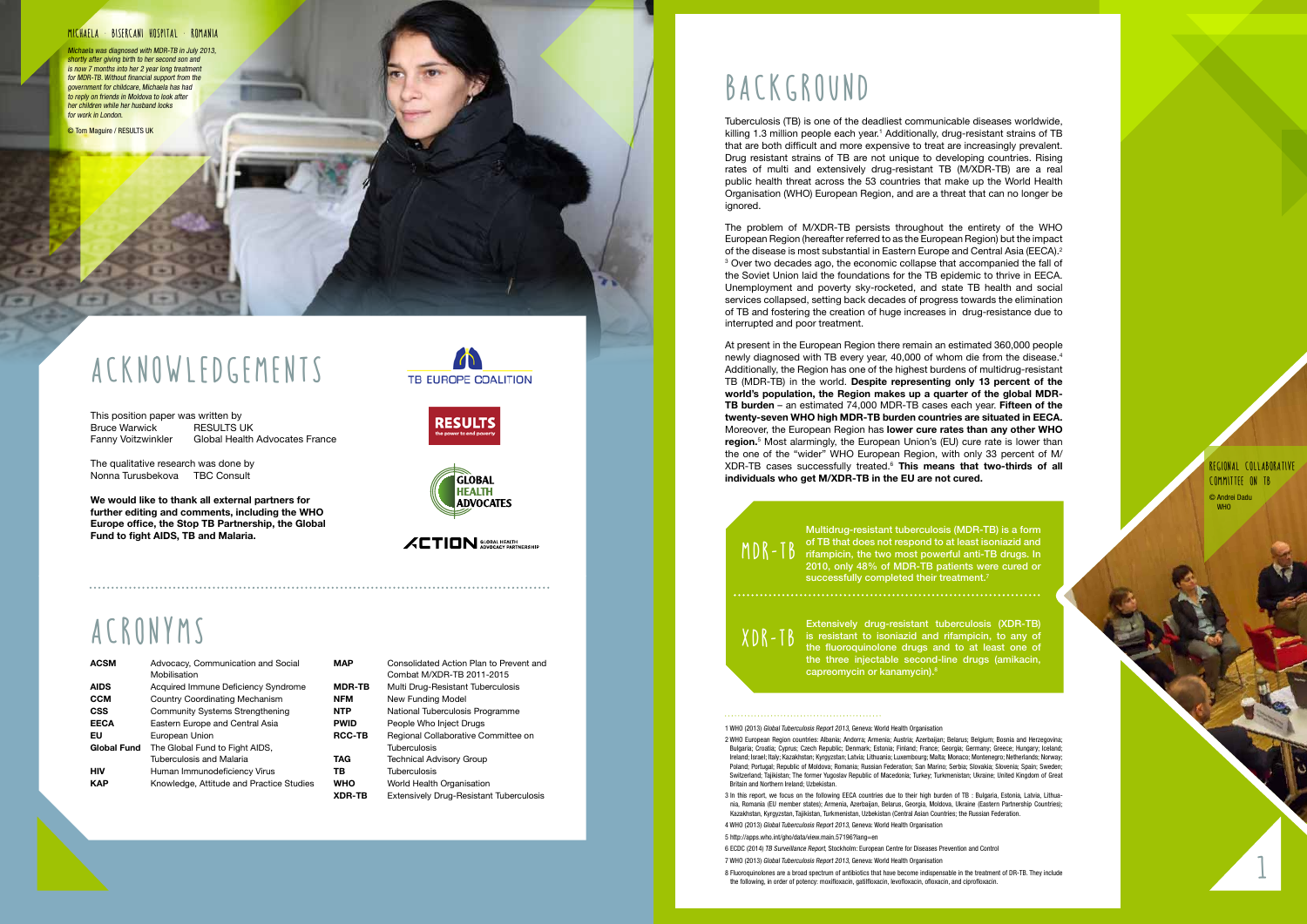Civil society can play a transformative role in TB care and should be recognised as significant players in the TB response in the European Region. Often, civil society is embedded within communities and well placed to take on operational roles relating to detection and patient support. They can advocate for the interests of their members or the groups they represent, play an integral role in empowering key affected populations, help reduce stigma and discrimination, promote social and structural changes in the fight against TB, mobilise resources, advocate, and engage in policy dialogue.

Central Asia, Geneva: The Global Fund<br>12 The Consolidated Action Plan to Prevent and Combat MXDR-TB 2011-2015 (MAP)<br>13 High priority and the Prevent and Combat Mutidated Action Plan to Prevent and Combat Mutidated Action P Prevent and Combat Multidrug- and Extensively Drug-Resistant Tuberculosis in the WHO European Region, 2011–2015, Geneva: World Health Organisation 16 WHO (2013) Global Tuberculosis Report 2013, Geneva: World Health Organisation

In **Azerbaijan**, the involvement of civil society in patient follow-up, treatment adherence and psychosocial support has allowed the country to achieve some of best cure rates for M/XDR-TB in prisons in the region. The rate of loss to follow-up after release has been reduced to almost zero and the treatment success rate for new TB patients has increased to 88%.14 Meanwhile, in **Bulgaria**, civil society has been contracted by the National TB Programme (NTP) to expand community awareness of TB and patient support.15 Remove, Bulgaria has achieved a significant drop in TB incidence, almost halving the incidence rate to 32 per 100,000 over five years.16 The NTP and health professionals acknowledge that the involvement of civil society in a systemic way has been a major contributor to this success. Hence, effective engagement of civil society has been reported and can be further replicated across the region. However, this will only happen when civil society is fully integrated into every level of the M/XDR-TB response. This includes involving civil society in the development of relevant policies and national strategic plans and ensuring their support in the delivery and monitoring and evaluation of TB services.

Efforts to tackle M/XDR-TB in the European Region are still falling short. While progress and tangible achievements have certainly been made, M/XDR TB treatment outcome in the region remains far from international targets or even the Region's own ambition as articulated in numerous declarations and action plans.9 10 A number of challenges such as health service delivery, financing, and health system governance still undermine progress and hinder further achievements in the region:

#### Examples of involvement of civil society in the region:

#### 14 http://www.stoptb.org/news/stories/2014/ns14\_053.asp

 $\cdot$  In Kazakhstan, the government provides  $\quad$   $\triangleright$  While In Kyrgyzstan  $\quad$   $\triangleright$  In Tajikistan, financial support for civil society to form treatment support groups.

 $\triangleright$  IN BELARUS social procurement by civil society working on M/XDR-TB is being considered.

 $\triangleright$  In AMENIA, AZERBAIJAN AND UKRAINE, governments provide non-financial support to patient advocates, such as information sharing and invitations to relevant meetings.

- **Political commitment to tackle the disease remains inadequate.** Both national and regional decision-makers have not yet paid sufficient attention to M/XDR-TB. There is an urgent need for greater political leadership both nationally and regionally to strengthen health systems and introduce health financing reforms. Regional representatives in the EU along with national governments in the European Region must come together in order to facilitate more effective cooperation between countries and scale up the response to the M/XDR-TB epidemic.
- **Sustainable domestic financing of the TB response.** The Global Fund to Fight AIDS, TB and Malaria (the Global Fund) has been playing a significant donor role in EECA since 2002. Through Global Fund investments, countries have been supported in developing enabling environments and have strengthened health and community systems allowing the region to make considerable progress against HIV and TB. However, as a result of the Global Fund's recent efforts to ensure that funding is focused on low-income and high-disease burden countries, future funding in EECA will likely be significantly lower than it is now.<sup>11</sup> It is therefore crucial that domestic and regional representatives respond to the phasing out of international financial support. They must establish mechanisms for sustainable financing of TB care embedded in their national budget plans, thereby ensuring that progress does not stall and the fight against TB and HIV accelerates.
- **Lack of patient-centered approaches and the limited involvement of civil society.** In many settings, healthcare systems in the region still rely on outdated and vertical hospitalised systems. Health reforms must adopt integrated and patient-centered care to curb the spread of M/XDR-TB, reduce costs and bring the entire continuum of care closer to patients and communities. TB treatment must extend beyond the physical body and include access to social and psychological support as an important aspect of care. Civil society is gradually being recognised as an important stakeholder to involve in the provision of care. Civil society should be involved in providing psychosocial support and care for those affected by M/XDR-TB and ensure that socially vulnerable groups, such as the Roma community, homeless people, former prisoners, sex workers, or people who inject drugs, have access to TB treatment and care. There is still progress to be made in ensuring that civil society are supported in order to more effectively participate in TB care and in contributing to the fight against TB more broadly.

The term  $\text{``Afff}$   $[$   $[$   $[$   $[$   $[$   $[$   $[$  $]$  $[$  $]$  $[$  $]$  $[$  $]$  $[$  $]$  $[$  $]$  $[$  $]$  $[$  $]$  $[$  $]$  $[$  $]$  $[$  $]$  $[$  $]$  $[$  $]$  $[$  $]$  $[$  $]$  $[$  $]$  $[$  $]$  $[$  $]$  $[$  $]$  $[$  $]$  $[$  $]$  $[$  $]$  $[$  $]$  $[$  $]$  $[$  $]$  $[$  $]$  $[$  $]$  $[$  $]$  $[$  $]$  $[$ Afff(TfD (OMMUNITIES represent people who suffer from the disease and therefore possess unique knowledge on how to best address their needs in their countries and local contexts.  $Afff([P1]$  ( $OMMUNI[IS)$  can include people at high risk of TB infection as well as those who bear a disproportionate burden of the impact of TB.Therefore,  $\text{Aff}(\text{CFD} \cup \text{OMMOMI})$ TB patients (or former patients), their families and friends, but also, for example, health workers, prisoners, sex workers, migrants, the homeless, people who inject drugs, the Roma community and people living with HIV.

CIVIL SOCIETY is defined broadly to include a wide array of NON-GOVERNMENTAL, NOT-FOR-PROFIT AND VOLUNTARY ORGANISATIONS OR GROUPS who are working on TB or in other related areas (i.e. HIV, harm reduction, human rights, and minority or marginalised groups).  $\text{CIVII}$  SOCIETY also includes those who could have an impact in the fight against TB, including individual advocates, patient organisations, as well as key affected populations and communities.

Regional Collaborative Committee on TB © Andrei Dadu **WHO** 



In response to the alarming problem of M/XDR-TB and to the challenges outlined above, the WHO Regional Office for Europe launched the **Consolidated Action Plan to Prevent and Combat M/XDR-TB 2011-2015 (MAP)** in 2011. The MAP, endorsed by the 53 Member States of the European region, aims to contain the spread of M/XDR-TB by achieving universal access to prevention, diagnosis and treatment in all Member States by 2015. Major targets to be reached by 2015 include:

- Decreasing the proportion of MDR-TB cases among previously treated patients by 20 percentage points;
- Diagnose at least 85 percent of all estimated MDR-TB patients;
- Successfully treat at least 75 percent of all MDR-TB patients identified.<sup>12</sup>

As the major policy document in the European Region governing the response to M/XDR-TB, the MAP is central in addressing the M/XDR-TB epidemic. The MAP provides clear recommendations to countries on improving the involvement of civil society in TB programmes. This report will assess the progress made to ensure the involvement of civil society in the M/XDR-TB response in the European Region and specifically among the high priority and high burden countries of the Region.13 While doing so, this report will also make recommendations to policy makers, technical partners, international organisations and civil society in order to ensure a holistic approach to the TB response.

#### 

- 9 The Berlin Declaration on Tuberculosis (2007) [online] available from: http://www.euro.who.int/\_\_data/assets/pdf\_file/0008/68183/E90833.pdf 10 The Consolidated Action Plan to Prevent and Combat M/XDR-TB 2011-2015 (MAP)
- 11 Global Fund to Fight AIDS, TB and Malaria (2014) Turning the Tide Against HIV and Tuberculosis Global Fund Investment Guidance for Eastern Europe and Central Asia, Geneva: The Global Fund
- 12 The Consolidated Action Plan to Prevent and Combat M/XDR-TB 2011-2015 (MAP)
- 13 High priority and high burden countries: Armenia, Azerbaijan, Belarus, Bulgaria, Estonia, Georgia, Kazakhstan, Kyrgyzstan, Latvia, Lithuania, Republic of Moldova, Romania, Russian Federation, Tajikistan, Turkey, Turkmenistan, Ukraine, Uzbekistan

# THE ROLE OF CIVIL SOCIETY IN THE TB RESPONSE

### DEFINING CIVIL SOCIETY:

there is a possibility to use the existing approach of social procurement, in terms of Government outsourcing to civil society so they are able to deliver medicines to patients. However, the Ministry of Health does not yet utilize it.

the government is piloting communitybased TB treatment and care. Joint activities between the Ministry of Health and civil society are costed in the national working plan, which is a helpful step forward yet remains to be implemented.

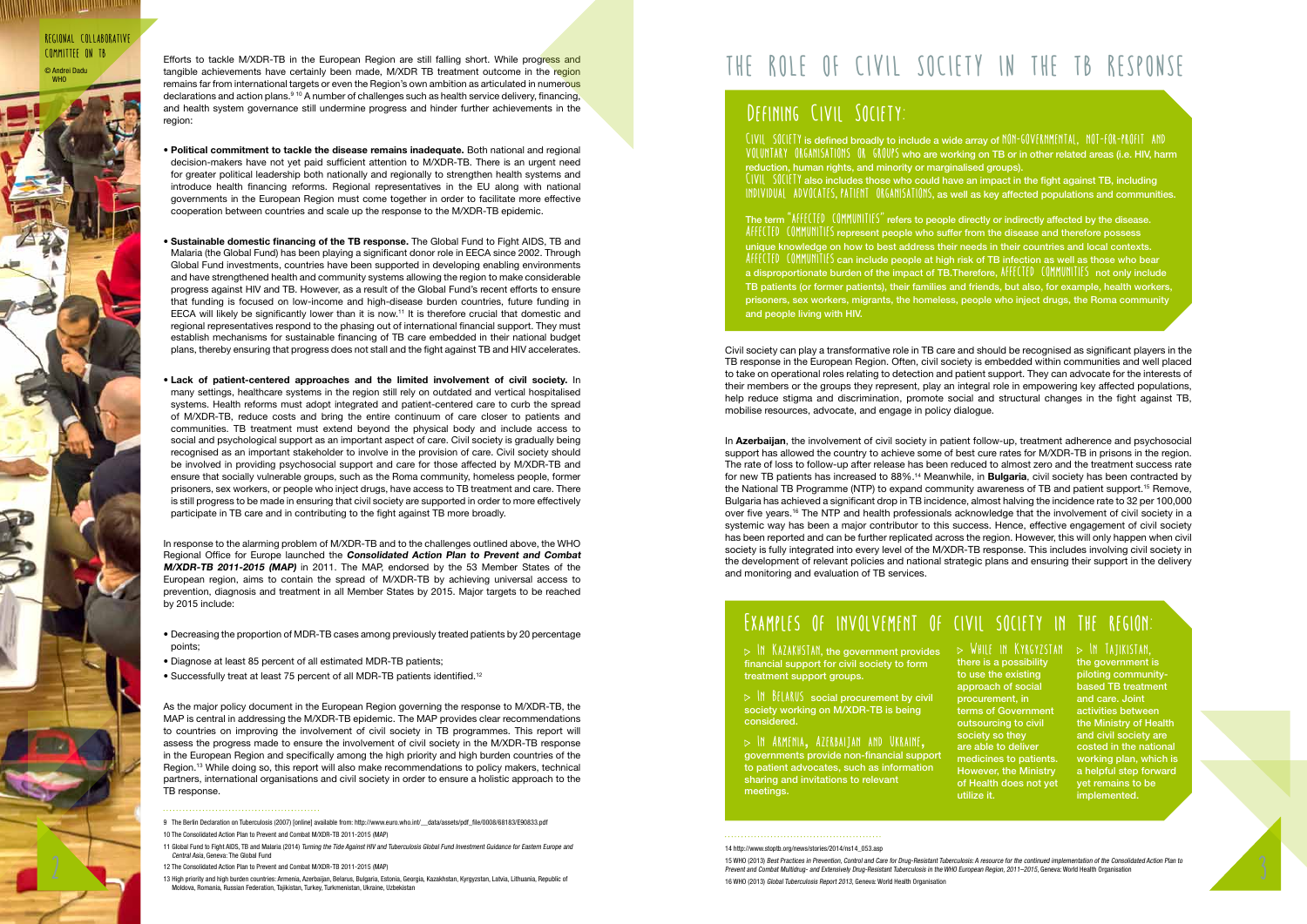reached to date.19 This regional multi-stakeholder platform aims to scale up funding for the M/XDR-TB response. The key objectives of the RCC-TB are to strengthen involvement and foster collaboration between national and international partners in TB and M/XDR-TB prevention, control, and care. The RCC-TB is envisaged as an "open-source" platform to facilitate and allow greater engagement with and among partners, stakeholders, and affected communities.

Activity of the RCC-TB has been the development of bilingual advocacy fact sheets on the involvement of civil society in TB care in the European Region, as well as on other issues including TB-HIV integration, and ambulatory care. These fact sheets have been developed with feedback from stakeholders, including civil society, academics, and researchers. The RCC-TB has potential to change the trajectory of M/XDR-TB in the European Region given its inclusion of stakeholders including donors, civil society groups, and technical organisations thus ensuring the pooling of expertise and improved coordination. The RCC-TB is an initiative that has the full backing of the WHO Europe leadership and is sustainably funded.

Another encouraging development at regional level is the systematic involvement of civil society representatives in NTP reviews throughout 2012, 2013 and 2014. This has allowed for the assessment of civil society and community involvement in TB programmes in several countries of the Region. Furthermore, WHO Europe has increasingly been supporting and facilitating the participation of patient representatives in regional TB events. These efforts contribute to raising not only political awareness and emphasising TB on the agenda of key stakeholders, but help patient supporters in capacity building and knowledge exchange. Since 2012, the WHO Technical Advisory Group (TAG) has a civil society representative; TAG provides a set of recommendations to WHO Regional Director and reviews the progress in implementation of recommendations. Since 2013, TAG also includes an ex-MDR-TB patient as a full member of their Committee.

#### $\triangleright$ INVOLVEMENT OF CIVIL S

### PROGRESS ON THE implementation of community aspects of MAP

While there has been clear regional progress towards the involvement of civil society in regional policy dialogue, this is not yet being fully replicated at national level. Only five of the countries surveyed have functioning national multi-stakeholder platforms. The remaining 13 priority countries either only have the idea of a partnership down on paper or have no functioning partnership at all. **This number currently falls well below the target of 18 high priority countries having a national TB platform or similar mechanism of coordination up and running with meaningful involvement of all stakeholders.** 

### POLITICAL COMMITMENT ON M/XDR-TB in the European region

### PROGRESS ON THE IMPLEMENTATION of community aspects of MAP

Of the five countries that do have national partnerships – Republic of Moldova, Romania, Tajikistan, Turkey and Ukraine – there is representation of patients or patients' organisations among the partnerships' members. However, in certain countries key stakeholders such as HIV service organizations, people who use drugs (PWID) and former patients, have not always been included. In many countries, there are Country Coordinating Mechanisms (CCMs) that have been playing this platform role, but their scope is most often exclusively focused on Global Fund grants and processes, which may not reflect the full scope of the national TB response such as the obligations of the government and the contributions of other donors. In many countries CCMs unfortunately still do not include representatives of TB patients who have strong links with, and truly represent their constituency or of civil society actors who are working with populations most affected by TB. There is hope that this will begin to change with the Global Fund's New Funding Model (NFM) that clearly lays out the need to include civil society in decision making on the CCM. By involving a broader set of constituencies, national partnerships can increase their leverage and benefit from a greater pool of expertise. **The establishment of inclusive national platforms should be a key focus for countries in the near future.** 

|                                                                                           | <b>NUMBER OF HIGH</b><br><b>BURDEN COUNTRIES</b> |                                                            |
|-------------------------------------------------------------------------------------------|--------------------------------------------------|------------------------------------------------------------|
| <b>INDICATORS</b>                                                                         | the $\cdot$                                      | Achieved : Did not<br>achieve<br>indicator • the indicator |
| <b>Established a national</b><br>TB partnership                                           | S                                                | 13                                                         |
| <b>Conducted KAP in the</b><br>past 5 years                                               | 15                                               | 3                                                          |
| <b>Conducted client satis-</b><br>faction assessments in<br>the past 5 years <sup>*</sup> |                                                  | 11                                                         |
| TB partnerships include<br><b>TB</b> patients                                             | 5                                                | 13                                                         |
| <b>Governments financially</b><br>support civil society                                   | 7                                                | 16                                                         |
| <b>Use Patients' Charter</b><br>to safeguard ethics and<br>human rights                   |                                                  | 16                                                         |

\* A client satisfaction assessment measures the quality of different services from the clients' (patients, their families, visitors etc.) perspective. The assessed aspects can range from the perceived or actual access of clients to TB diagnosis and treatment to their experiences of communication with the health providers.

| <b>ACHIEVEMENT OF THE INDICATORS</b>                                                                            |                           |                                            |  |  |
|-----------------------------------------------------------------------------------------------------------------|---------------------------|--------------------------------------------|--|--|
| Joint planning of advocacy, communication<br>and social mobilization (ACSM)<br>and MDR-TB activities took place |                           |                                            |  |  |
| <b>Yes</b><br>8                                                                                                 | NΩ                        | Undetermined<br>لا                         |  |  |
| There is an ACSM strategy                                                                                       |                           |                                            |  |  |
| <b>Yes</b><br>12                                                                                                | Nο<br>J                   | <b>Undetermined</b><br>h                   |  |  |
| <b>Extent of funding of the ACSM strategy</b>                                                                   |                           |                                            |  |  |
| <b>Fully</b><br>funded<br>$\mathsf{I}$                                                                          | <b>Not</b><br>funded<br>4 | <b>Partially funded or</b><br>undetermined |  |  |
| There is an ACSM work plan                                                                                      |                           |                                            |  |  |
| <b>Yes</b><br>8                                                                                                 | Nο                        | Undetermined                               |  |  |
| Extent of funding of the ACSM work plan                                                                         |                           |                                            |  |  |
| <b>Fully</b><br>funded                                                                                          | Not<br>funded             | <b>Partially funded or</b><br>undetermined |  |  |

Civil society call for an improved response to M/XDR-TB at the International Union Against Tubercaulosis Conference · Paris · 2013 © Sam Nuttall / Stop TB Partnership

Through the endorsement of the MAP, Ministers of Health and Governments from across the European Region made a political commitment towards a future free from M/XDR-TB. The MAP comprises seven areas of strategic intervention, including the need to scale up the medical and technical capacity of health systems, strengthen surveillance of M/XDR-TB, and prevent the development of M/XDR-TB cases.

The MAP contains certain areas of interventions and indicators that are particularly relevant to civil society such as the need to expand country capacity to scale up advocacy, partnership, policy guidance, and address the needs of special populations. These specific areas of interventions and indicators are hereinafter referred to as "community aspects of MAP".17 The remainder of this report will assess the progress that has been made towards achieving community aspects of MAP, with particular emphasis on high burden countries of the region.

**Our findings indicate that progress on the community aspects of MAP has been slow and that further action is necessary to reach the MAP's targets by 2015. To date only one of the community aspects of MAP has been fully reached and progress towards the remaining community aspects of MAP is highly varied.** In this section we will explore the progress that has been made towards regional coordination among key stakeholders, the involvement of civil society in regional policy dialogue, as well as towards tools used for better informed and more inclusive policies.

#### $\blacktriangleright$  REGIONAL COORDINATION AMONG S

EROTS

Ensuring partnership and coordination between all stakeholders is paramount in effectively tackling TB at national and regional level.<sup>18</sup> In 2012, WHO Europe established the Regional Collaborating Committee on Tuberculosis Control and Care (RCC-TB) representing the only community aspect of the MAP that has been

**<sup>19 6.4.1.</sup> Regional multi-stakeholders coordination committee established and sustainably funded to assist in scaling up communication with the health providers.** 

<sup>17</sup> The areas of intervention evaluated for our research were: 6.4 Ensure partnership and coordination; 6.5 Involve ACSM/ civil society; 6.6 Safeguard ethics and human rights. Within these we evaluated the following indicators: 6.4.1. Regional multi-stakeholders coordination committee established and sustainably funded to assist in scaling up response to MDR-TB; 6.4.2. Number of Member States with a national Stop TB Partnership up and running with meaningful involvement of all stakeholders; 6.5.1. Number of Member States providing knowledge, attitudes and practice relevant to TB study/ies; 6.5.2. Number of Member States with a developed and fully funded national ACSM strategy and workplan; 6.5.3. Number of national Stop TB Partnerships, including patients' associations; 6.5.4. Number of Member States that financially support nongovernmental organizations active in TB control with specific emphasis on hard-to-reach populations; 6.6.1 Number of Member States with a patients' charter in place to ensure ethics and human rights; 6.6.3 Number of Member States having carried out client satisfaction assessments in the TB services

<sup>18</sup> The Consolidated Action Plan to Prevent and Combat M/XDR-TB 2011-2015, chapter 6 "Expand country capacity to scale up the management of drug-resistant TB, including advocacy, partnership and policy guidance"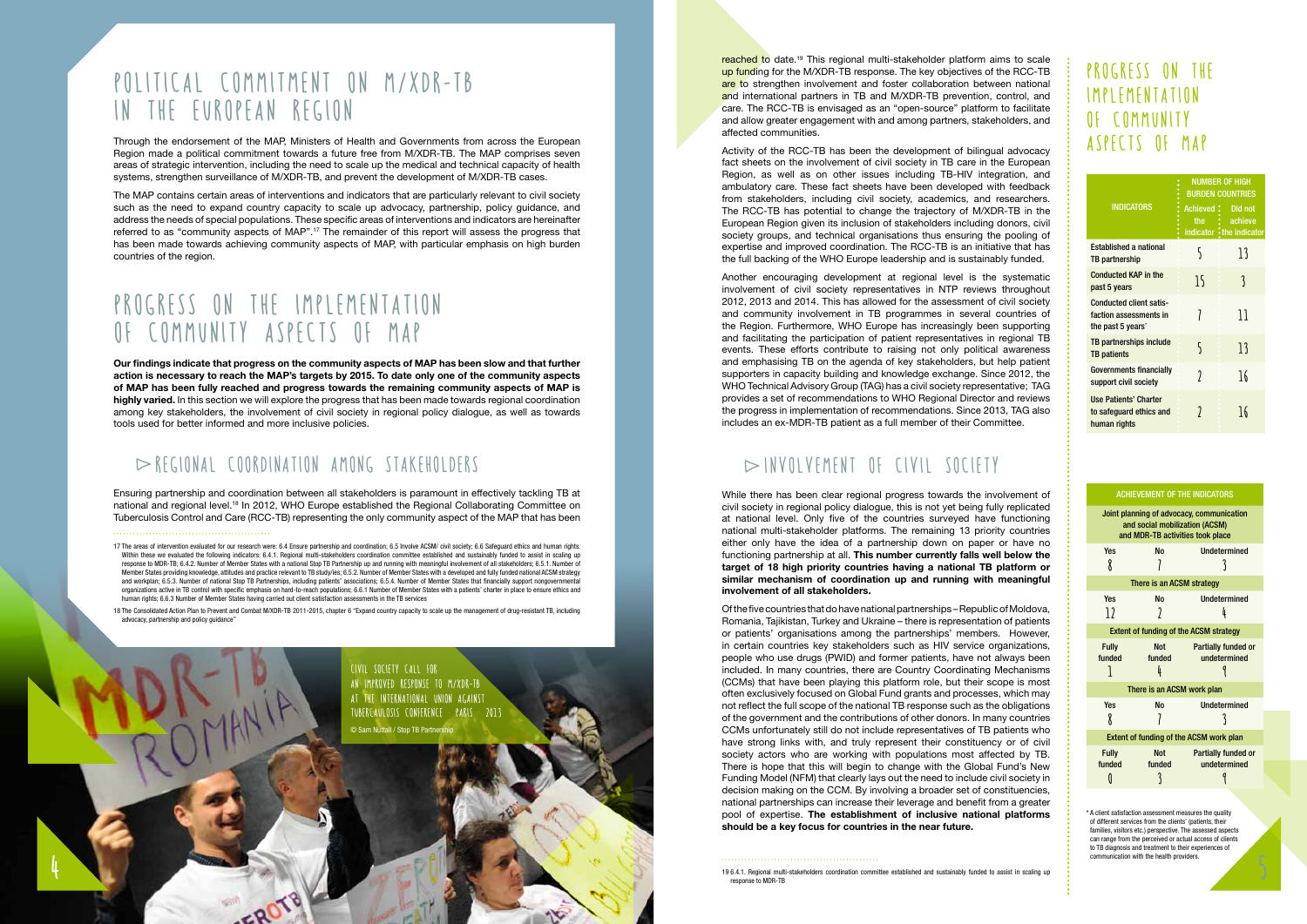### $\blacktriangleright$  BETTER INFORMED AND MORE INCLUSIVE P

Conducting TB knowledge, attitude and practice (KAP) studies is critical as the information gathered can be used to improve services to best address the M/XDR-TB epidemic, indicating directions for priority action. The value of KAP studies lies in the fact that they can help identify the reasons behind patients' interrupting their treatment and explain what causes inappropriate or substandard treatment and care. Essentially, these studies are valuable in identifying knowledge, patterns of gaps, and cultural or behavioural beliefs that facilitate understanding and areas for action.<sup>20</sup>

Encouragingly, **77% of high priority countries in the EECA region have conducted KAP studies in the past five years.** The findings of these studies should provide a solid foundation for designing interventions and measuring impact. It is imperative that these KAP findings are made available to relevant stakeholders, including civil society, as a means of ensuring effective policy-making and in making steps to improve current activities so they have a greater impact in reaching those who are most in need.

**None of the countries assessed in our research have succeeded in having both a fully funded national advocacy, communication, and social mobilisation (ACSM) strategy or work plan.** Fully financed Advocacy strategies are central in ensuring that M/XDR-TB remains high on the national political agenda and that financing is increased and sustainable. Communication and Social Mobilisation strategies typically play a key role in improving case detection and treatment adherence by tackling the root causes of stigma and discrimination, and the gap in supporting these represents a missed opportunity. In response to the phasing out of international donors such as the Global Fund, the intention of having a target for fully funded ACSM strategies was to facilitate the necessary steps towards sustainability and to help support and build resilient communities.

Fully funding those strategies could have helped build civil society's ability to: hold government or international actors more accountable; increase political and financial will; address the persistence of social norms and attitudes that act as barriers to seeking treatment; communicate about what TB services and treatment are; address the persistence of stigma and discrimination and create inclusive TB programmes by involving key affected populations in decision making processes. Over the years, the ACSM concept is gradually being replaced by CSS: **Community Systems Strengthening (CSS). By financing CSS activities, countries will be promoting the sustainable development of informed, capable,**  and coordinated civil society.<sup>21</sup> In doing so, civil society, particularly local community actors, will be more effective in their advocacy, communication to the public will be enhanced and social mobilisation amongst civil society with direct knowledge and experience of TB and other health issues is likely to improve. Importantly, CSS activities can be included and budgeted for in Global Fund concept notes.

- o Despite great progress at regional level with the establishment of mechanisms such as the Regional Collaborative Committee on TB, mechanisms such as the Regional Collaborative Committee on TB, it is clear that collaboration is still limited at a national level with only five of the countries surveyed reporting functioning national multi-stakeholder platforms. Civil society is not yet systematically involved in national policy dialogue and exchange of information between governments and civil society and other stakeholders, including the private sector and academia, remains inadequate. The establishment of national platforms that systematically involve civil society should be a key focus for countries in the near future. 1
	- Encouragingly, more than three quarters of the countries use knowledge, attitude and practice (KAP) studies. However none of the countries have both a fully funded advocacy, communication and social mobilisation (ACSM) strategies and workplan. Applied in tandem with technical interventions, ACSM activities could have contributed to improving treatment outcomes for TB and M/ XDR-TB in the European Region. Countries must now ensure that Community Systems Strengthening activities are fully financed and implemented in order to ensure effective involvement of civil society in TB programmes.  $\circ$
	- The use of the Patients' Charter has been reported in two high TB priority and high M/XDR-TB burden countries only; national governments should do more to systematically ensure that patients are made aware of their rights and responsibilities and that adequate ethical procedures are being followed. °
	- <sup>o</sup> Civil society projects in high priority and high burden countries are highly dependent on external funding, especially from are highly dependent on external funding, especially from the Global Fund. National governments must be encouraged to work in a more inclusive manner and find ways to better support the work of civil society, especially to access vulnerable populations most affected by TB.

A final but by no means less important tool is ensuring that countries are **using the Patients' Charter to safeguard human rights and ethics.** The responses from countries on the use of the Patients' Charter were either contradictory or individuals did not have the information. Only in Bulgaria and Estonia were there some reports of the use of the Patients' Charter that was difficult to fully confirm. Conflicting responses, in some cases from within the same country, on the use of the Patients' Charter is alarming as this indicates that these documents are not in widespread use across the region. Information about patients' rights can decrease stigmatisation, reduce obstacles in accessing diagnosis and treatment, address confidentiality issues, prevent informal or out of pocket payments, increase treatment adherence and completion, and ultimately will have a positive impact in lowering the number of TB deaths. Therefore governments should ensure that **the charter is appropriately translated and financing must be available in order to carry out effective communication strategies so that patients and health workers are fully aware of its existence and importance.** In doing so, treatment adherence and treatment success rates can improve. Important to note is that, similarly for ACSM activities, the financing of such work can come from the human rights module of the Global Fund concept note for those countries that are eligible.22 The WHO routinely collects quantitative information from the countries of the European Region about dissemination of the Patient's Charter and training medical staff to use the Charter; however at the time of this report comprehensively validated data was not available. Bulgaria and Estonia did not report dissemination and training on the use of the Patients' Charter. Even when validated, such dissemination and training do not yet ensure that the Patients' Charter is used to protect human rights and ensure ethics. In general, more detailed qualitative information is required in order to determine how well human rights and ethics are safeguarded in the European Region. Country support is crucial in making further progress in this area.

20 Ferreira Júnior, Sérgio, Oliveira, Helenice Bosco de, & Marin-Léon, Letícia. (2013). Knowledge, attitudes and practices on tuberculosis in prisons and public health services. Revista Brasileira de Epidemiologia, 16(1), 100-113. Retrieved October 03, 2014, from http://www.scielo.br/scielo.php?script=sci\_arttext&pid=S1415-790X2013000100100&ln g=en&tlng=en. 10.1590/S1415-790X2013000100010.

21 The Global Fund to Fight AIDS, TB and Malaria (2014) Community Systems Strengthening Framework, Global Fund: Geneva.

22 The Global Fund to Fight AIDS, TB and Malaria (2014) Standard Concept Note Instructions: Investing for Impact Against HIV, TB and Malaria. Global Fund: Geneva.

2

3

4

# Conclusions

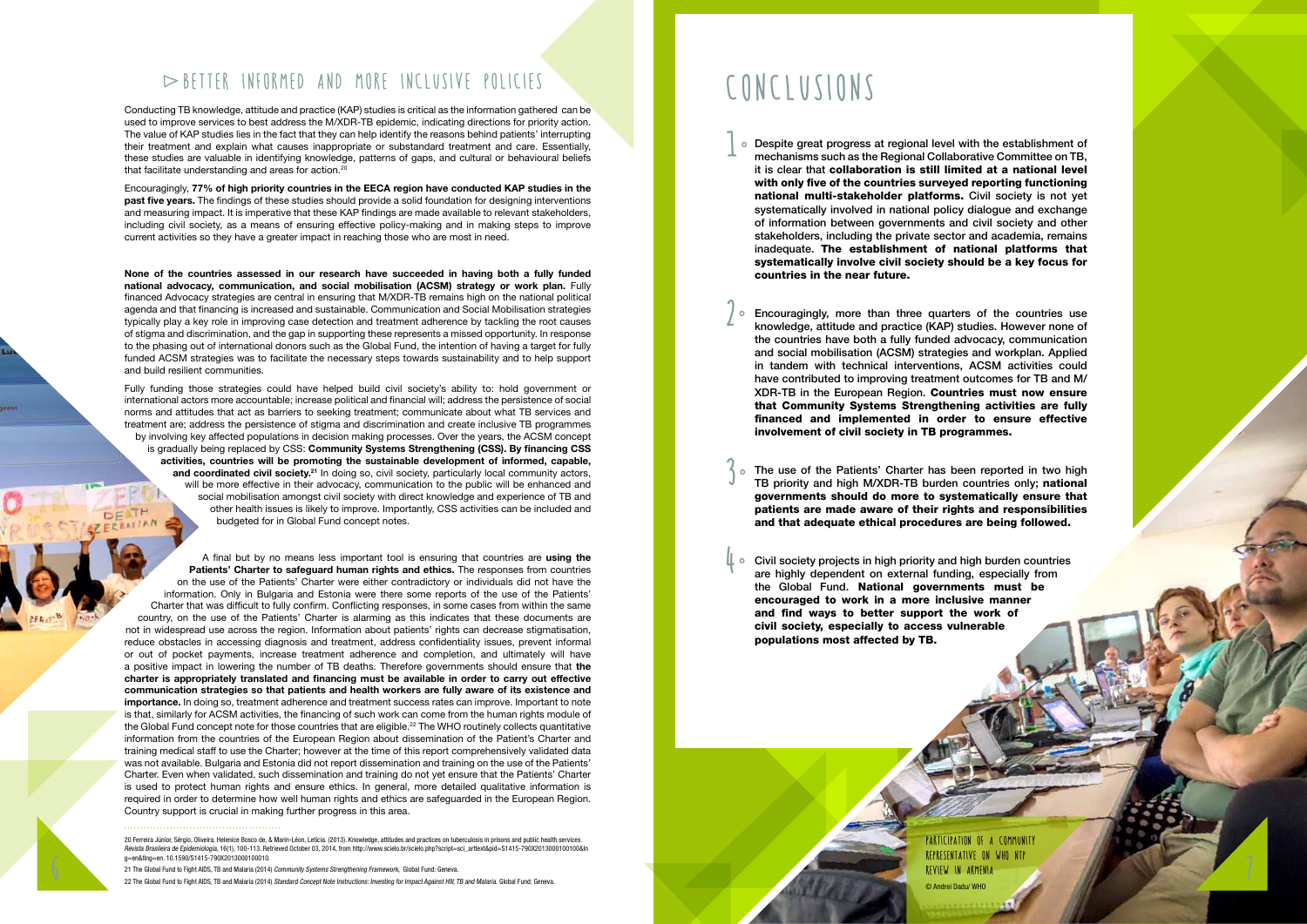### To the EU institutions:

- •Demonstrate stronger regional political leadership on TB in the EU and the greater European region by adopting political and financing measures to ensure the sustainability of the TB response in the region.
- •Play a more active role at country level via EU delegations on health issues including TB.
- •Support local civil society actors in the European region to advocate for health rights and accountability.

# To the National governments / Ministries of Health:

•Urgently speed up the use social procurement schemes to provide civil society with the support needed to participate in the TB response, based on their unique knowledge of and links with key populations affected by TB.

# To the CCMs:

•Involve civil society, key affected populations and TB activists in country dialogues, in the development of National Strategic Plans, Concept Notes, and national sustainable financing plans, as outlined in the New Funding Model of the Global Fund.

TO JOYCE CHANNEL AND THE COMPANY OF THE

Advocate for active participation in national TB platforms, and regional networks in order to: •Share information and exchange knowledge.

- •Ensure true and effective representation of civil society by feedback mechanism and plans of constituencies' engagement, transparent selection of CCM members from civil society and people living with the diseases' constituencies. Involve them in the Oversight and other key bodies within the CCM and build their capacity as CCM members.
- •In Global Fund eligible countries, the Concept Note must budget for and include the following interventions:
	- 1. Localisation, translation, and dissemination of the Patient Charter as part of the human rights module.
	- 2. ACSM, TB networks and civil society strengthening as part of the community systems strengthening module.
- •Continue to systematically involve and fully support at least one civil society actor and in support at least one community representative in each National TB Programme Review to evaluate progress on involvement of civil society in policy dialogue, service provision, and TB community systems strengthening components.
- •Ensure that indicators related to the involvement of civil society are systematically assessed during National TB Programme Reviews and reported at the highest level of the governments.<br>The highest level of the governments.



### To  National  TB PROGRAMMES:

- •Recognise civil society and affected communities as respected partners across all components of national TB programmes.
- •Systematically consult, involve and empower civil society and affected communities in the development of National **Strategic Plans.**
- •Include civil society and affected communities in the design and implementation of all TB control activities.
- •Ensure civil society and affected communities are represented in all existing mechanisms of collaboration for better TB control, such as the Country Coordinating Mechanisms (CCM) and thus contribute to further improving and consolidating relationships with civil society.
- •Provide civil society with the support needed to carry out core activities.

### To civil society:

l.

- 
- •Coordinate and participate in policy dialogue.
- •Step up advocacy for increasing domestic financing to TB response in line with commitments made in the MAP. •Promote patients' rights and ethics by the use of an appropriately translated Patients' Charter.
- 
- •Reach out to NTPs and demonstrate the added value of civil society being involved in the design and implementation of TB interventions.
- further improve and consolidate relationships with national TB programmes.

•Build sustainable relationships with other civil society actors (via national TB civil society platforms), especially those concerned with HIV and are engaged in other health issues or related sectors, such as gender and human rights and

### To WHO Europe:

# Recommendations

Members of the new Advisory COMMITTEE ON THE DEVELOPMENT OF the Europe TB Action Plan 2016-2020 © Andrei Dadu/ WHO